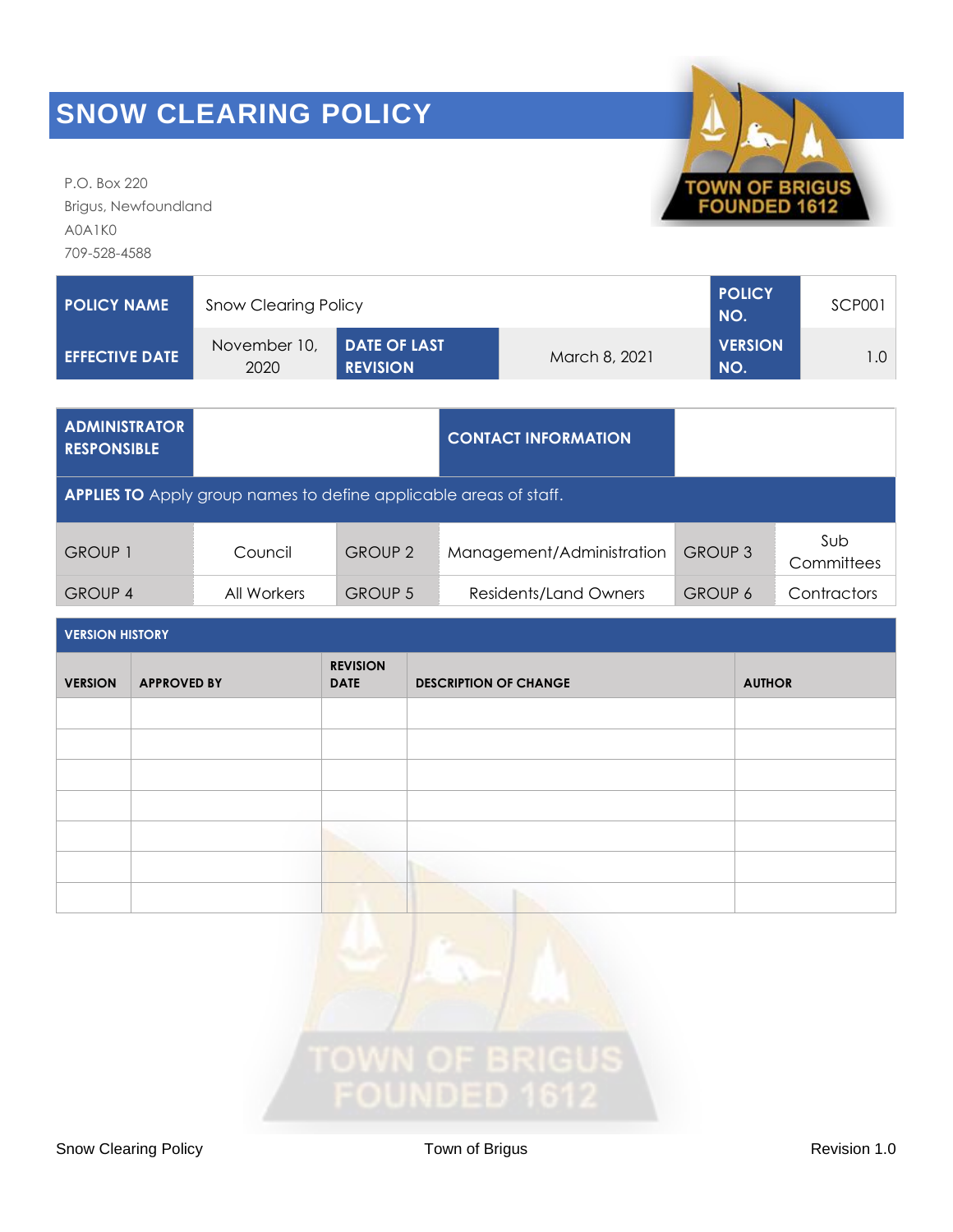

#### **1.1 Interpretation**

In this Policy, unless the context otherwise requires:

- "Act" means the Municipalities Act, 1999, SNL 1999 Chapter M-24 as amended.
- "Council" means the Town Council of the Town of Brigus.
- "Enforcement Authority" means Council or its authorized administrator.
- "Highway" means the entire width between the boundary lines of a highway, road, street, avenue, thoroughfare, right-of-way, parkway, driveway, lane, alley, square,place, bridge culvert, viaduct, trestle, or causeway, whether it is publicly or privately owned and whether or not it is designed or intended for use by the public, if the whole or any part of it is used by the public, if the whole or any part of it is used by the public for the passage of vehicles and includes a trail on a frozen lake, river, orother body of water or watercourse when that trail is maintained or kept open at the expense of the province or a municipality.
- "Owner" means the legal entity having title to a property.
- "Occupant" means any Person who is an agent, tenant or occupier of a property.
- "Person" means any person, firm, partnership, association, corporation, company, co-operator, club, society, or any other corporate body or organization of any kind.
- "Town" means the Town of Brigus.
- "Snow Clearing Period" means the period between the first day of December in each year to and including the thirtieth day of April in any succeeding year, both days inclusive and any other period when unusual snow and/or ice conditions prevail.
- "Vehicle" means a device in, upon or by which a person or property may be transported or drawn upon a highway.
- "Right of Way" whereas stated in the Town of Brigus Permit Conditions a building must be a minimum of five (5) feet from Town and Residential boundaries. Fences, walls, etc. must be a minimum if three (3) feet from the shoulder of road or boundary line and first approved by the Public Works Committee.
- "Emergency Vehicle" is (I) any motor vehicle driven by a constable or by a member of the police branch or any of Her Majesty's Armed Forces or a peace officer being a member of the Royal Canadian Mounted Police where there is an urgent emergency justifying a rate of speed in excess of any maximum rate of speed regulations;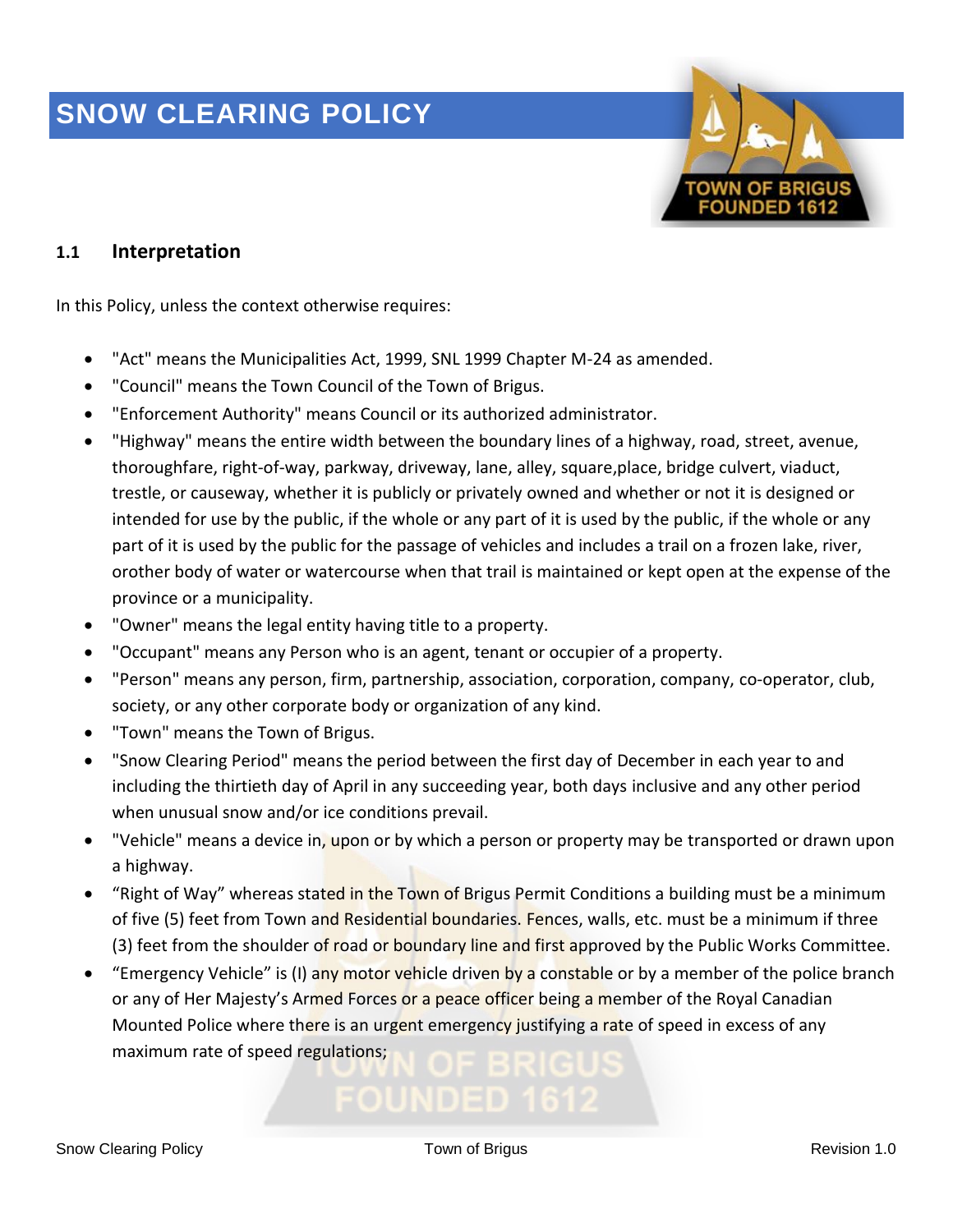

(II) A motor vehicle that is carrying firefighting equipment in response to an alarm or fire; (III) An ambulance responding to a call or transporting a patient where there is an urgent emergency justifying a rate of speed in excess of any maximum rate of speed provided for in these regulations; or

(IV) A motor vehicle being used to alleviate an urgent emergency.

#### **2.1 Parking**

No persons shall park an unattended vehicle on any street, road reservation, or municipal parking areas, or leave any portion thereof protruding upon any highway, street, side road within the municipal boundaries of the Town of Brigus at any time during a snowfall and for twenty-four hours thereafter.

#### **3.1Depositing of Snow**

- No Person shall shovel, plow, blow or cause to be shoveled, plowed or blown any residue snow from a driveway or parking lot unto any highway, street, side road within the municipal boundaries of the Town of Brigus.
- No Person engaged in removing snow or ice from any property or other premises shall do so in any manner that obstructs vehicular traffic on a street/side road or pedestrian traffic.
- The provisions of Section 4 (a) and 4 (b) shall not apply to employees or contractors of the Town while engaged in snow clearing operations.

#### **4.1 Damages**

- All claims for damage must be made in writing to the Town office within fourteen (14) days of the damage occurring; otherwise the claim will not be honored. (Verbal claims will not be responded to). Claims will not be accepted after May 15 each year.
- The Town will not be responsible for any damage caused within the road right-of-way. This includes damage to fences, garbage boxes, trees, etc. Structures preexisting to this policy will be grandfathered in. Property owners will be required to meet current policy and permit conditions when applying for a permit to replace with a new structure.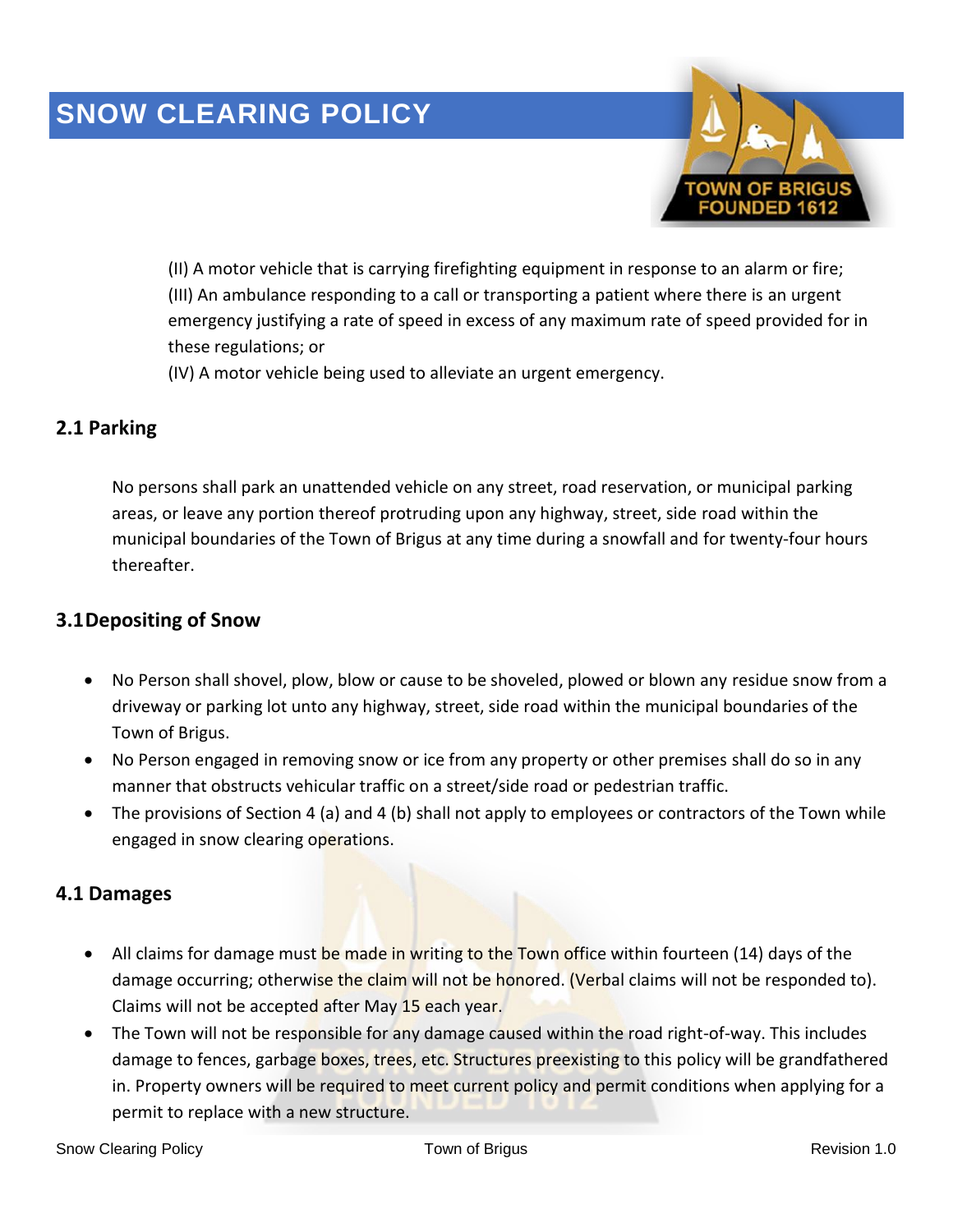

- The Town will not be responsible for damage caused by "weight of snow" or "lawn browning".
- The Town will not be responsible for damage caused to trees on private property if they have not been properly marked and protected and within the Towns right of way.
- When making a claim the following information should be included to enable the processing of your claim. If enough information is not provided this could result in your claim not being honored.
	- o Your full mailing address.
	- o Approximate date which damage occurred.
	- $\circ$  Type of equipment that caused the damage (e.g. backhoe) if known.
	- o Type of damage and approximate costs in dollars of the claim.
	- $\circ$  If possible, a photo of the property before the damage was done.

### **5.1 Emergency Vehicles**

• In the event of emergency, local emergency service dispatchers will contact the Town's snow clearing crews to ensure emergency vehicles have an efficient and accessible route. The Town's snow clearing crews will assist with snow removal at residential addresses only when emergency vehicles need to gain access to provide emergency services.

#### **6.1 Enforcement**

• In carrying out its duties as prescribed by this Policy, the Town, its employees, servants or agents, shall not be liable for any claims arising out of the action of the Town, its employees, servants or agents, except in the case of gross negligence.

#### **7.1 Impounding Vehicles**

- Any unattended vehicle on any roadway within the Town in contravention of these Regulations may be removed and impounded by the Council and the cost of such removal and impounding shall be recovered from the owner of the vehicle as a civil debt.
- Any Person who has a vehicle impounded under the provision of Regulation 6 (A) shall be liable for an impounding fee in an amount to be set by a Motion of Council. All payment must be in the form of cash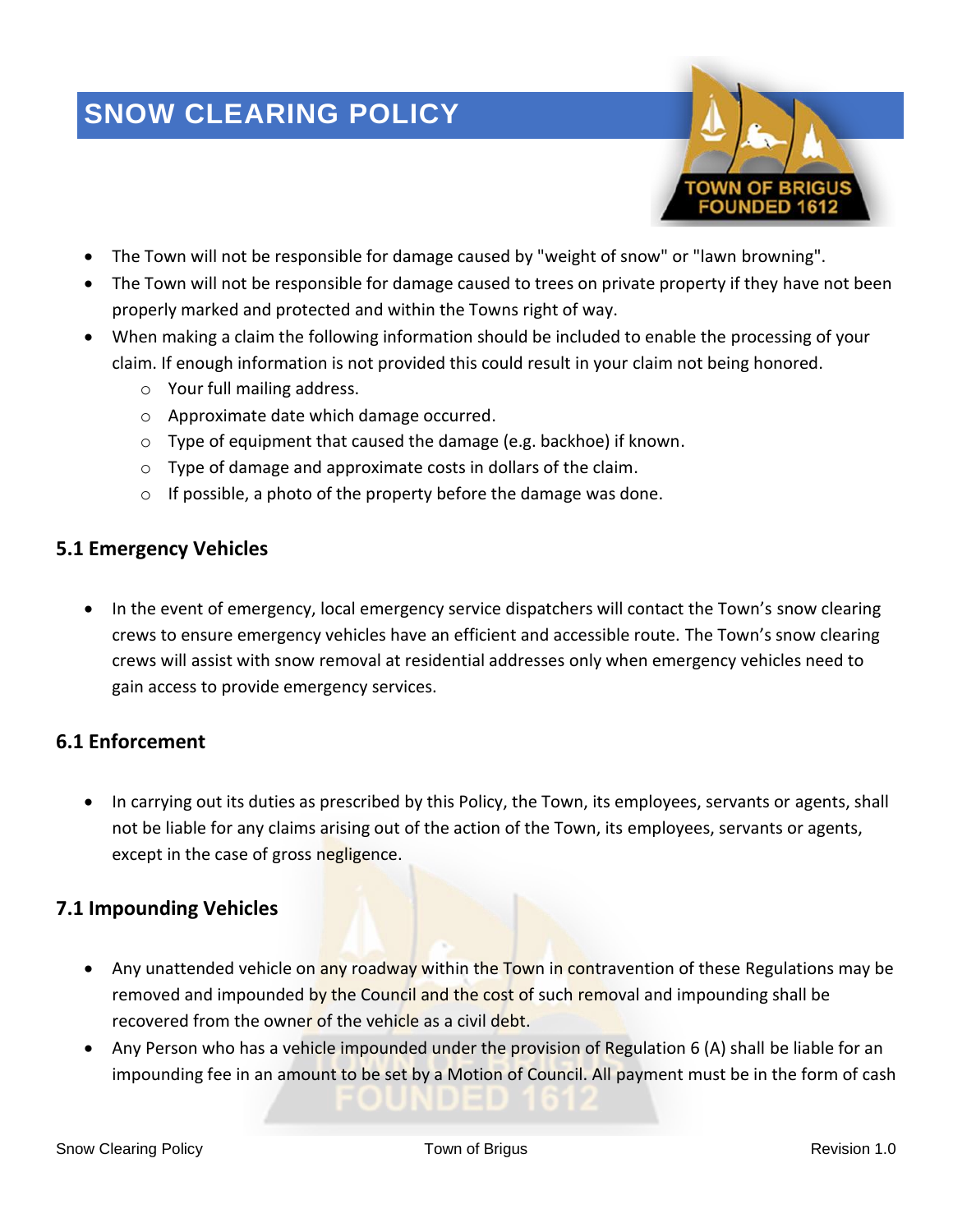

- or credit. Neither Council nor its authorized agent shall accept responsibility for damage caused to any vehicle under these Regulations.
- The Council may dispose of any vehicle impounded under Regulation 6 (A) by Public Sale, if the vehicle is not claimed by its owner within thirty (30) days from the date of impounding.

#### **8.1 Failure to Comply**

- Pursuant to Section 404 (5) of the Act, where a Person to whom an order is directed does not comply with the order, Council may take the action that it considers necessary to carry out the terms of the order and any costs, expenses or charges incurred by Council in carrying out the terms of the order are recoverable from the Person against whom the order was made as a civil debt owed to Council.
- Council may delegate to an official or employee of Council the power to issue orders under this section.
- Council, its employees, servants or agents shall be saved harmless from any and all claims arising out of the action of Council, its employees, servants or agents in the process of inspecting and/or carrying out work under these Regulations, except in the case of gross negligence.

#### **9.1 Right of Entry**

• Pursuant to Section 158 of the Act, Council or its duly authorized agents have the authority to enter a property for the purpose of inspection, enforcement or other works that the council is empowered to undertake or to control in the municipality (i.e snow clearing). Damages which occur to property as a result to Council or its agents entry will be the responsibility of Council to repair/replace as it was.

### **10.1 Offence**

- Pursuant to Section 419 (2) of the Act, each day upon which the same offence is committed or continued is a separate offence.
- Every Person who commits an offence under this Policy or who acts in contravention of or fails to comply with any provision thereof, or neglects or refuses to do so:
	- $\circ$  Shall be liable to penalties as stipulated in accordance with Section 420 of the Municipalities Act, 1999;